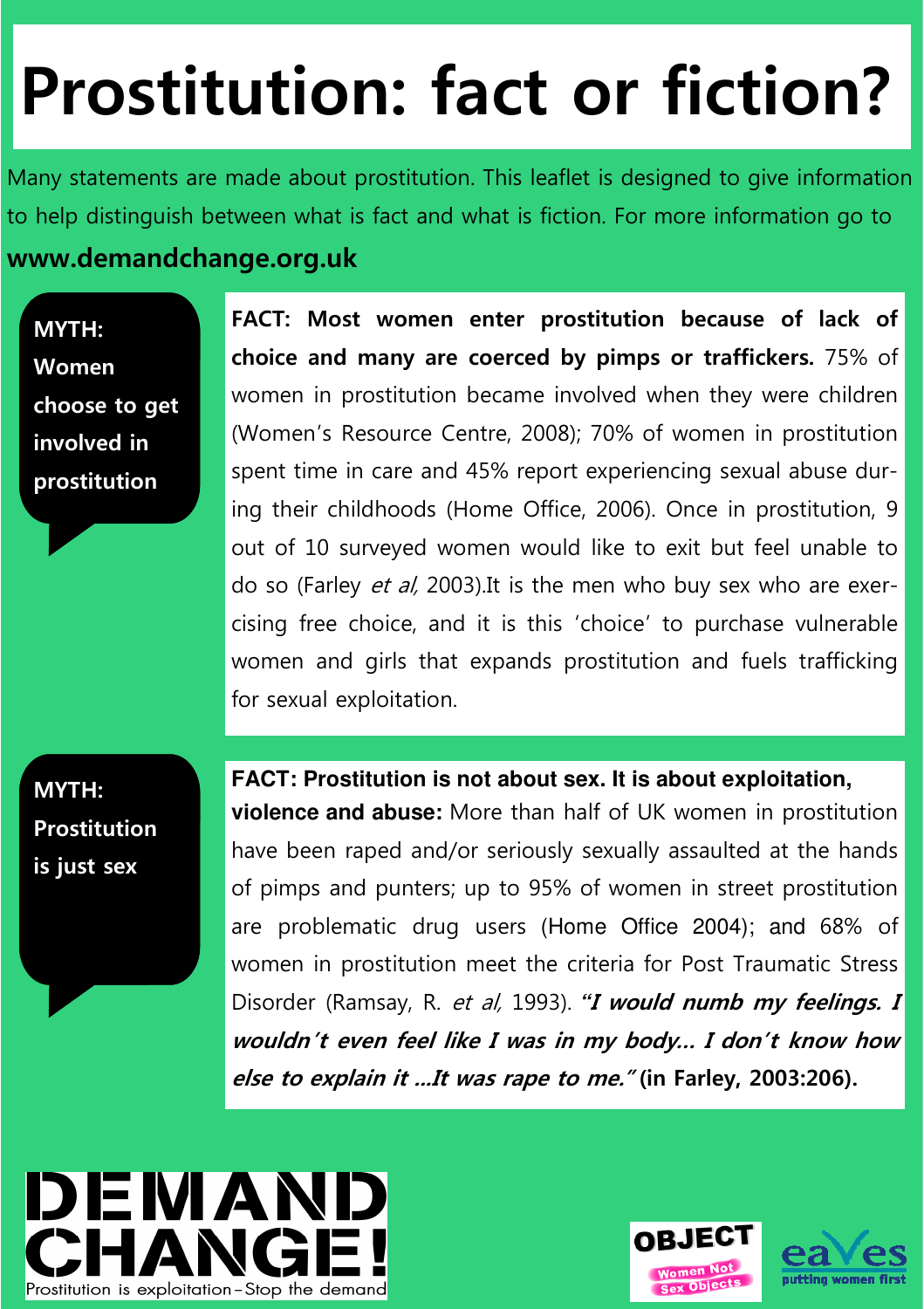**MYTH: Legalisation is better for women in prostitution** 

**MYTH: Legalisation improves legal protection for women in prostitution** 

**FACT: Prostitution is harmful in and of itself: legalisation doesn't remove that harm – it simply makes the harm legal**. Legalisation or complete decriminalisation of the industry does not deal with the long term psychological and physical effects of having unwanted and often violent and abusive sex numerous times a day and having to act like you enjoy it. To cope with this, women in prostitution report having to disassociate and 'split off' in their heads - hence why drug and alcohol abuse is so prevalent. Legalisation does not make women safer and it expands an industry in which violence against women is at its most extreme.

**FACT: Women in prostitution need better protection from the law. As do all women.** A sympathetic response from police when women report rape or violence should be the norm for all women regardless of who they are or what they do. It is not necessary to legalise the sex industry in order to extend such basic rights and services to women in prostitution.

**MYTH: Treating prostitution as ordinary work removes the stigma** 

**FACT: Normalising prostitution makes the abuse, violence and exploitation invisible and turns pimps and punters into businessmen and legitimate consumers.** Recognising prostitution as 'just a job' ignores the violence, poverty and marginalisation which drives women into prostitution, and means an end to services to support women out of prostitution - why would you need exit strategies for a 'normal' job?





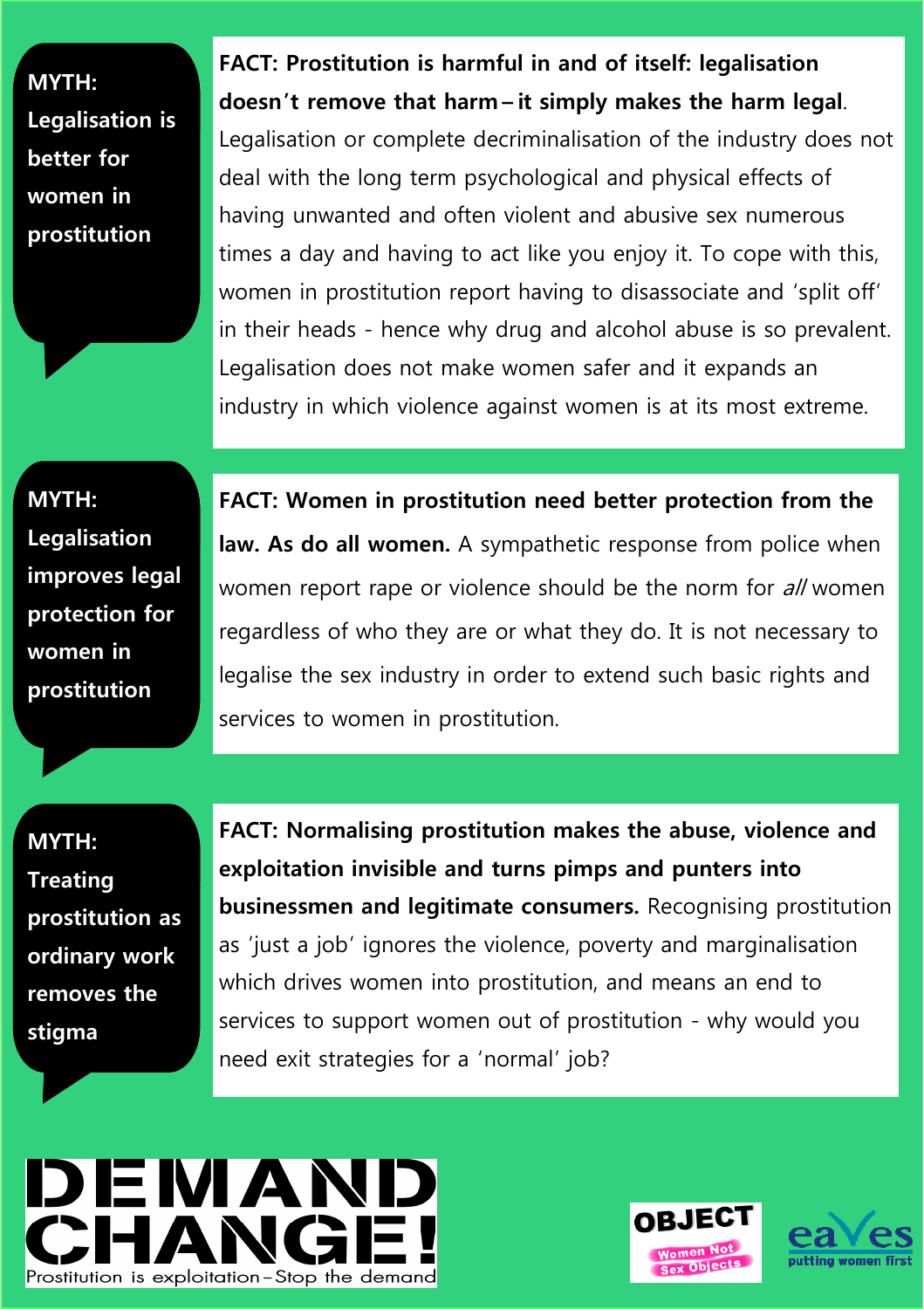**MYTH: Working indoors is safer and offers better conditions for women in prostitution** 

**FACT: It doesn't matter where prostitution takes place: the serious risks of harm are ever present**. 48% of women in indoor prostitution have experienced violence from buyers (British Medical Journal 2001). In addition to physical violence, women in indoor prostitution report high levels of coercion and control from pimps and brothel owners, including being pressurised or forced not to use condoms, having to see more customers than women on the street, paying inflated charges and fines, and having to have sex with pimps or brothel owners, and/or their friends. The parents of Marnie Frey, a young woman murdered in prostitution, give their view: **"To think the best we can do for these women is giving them a safe place to sell their bodies is a joke. There is no such thing as a 'clean safe place' to be abused in. For a man to think he can buy a woman's body is insane...Marnie did not choose prostitution; her addictions did, and any man who bought her body for their sexual pleasure should go to jail for exploiting her desperation."** (Lynn & Rick Frey, 2008).

**MYTH: Legalising prostitution stops illegal prostitution and trafficking** 

**FACT: Legalisation and complete decriminalisation gives a green light to pimps and traffickers making it easier for them to operate**. In New Zealand, complete decriminalisation has led to the illegal sector expanding to make up 80% of the industry (Instone and Margerison, 2007), and according to the Mayor of Amsterdam "it is impossible to create a safe and controllable zone for women that is not open to abuse by organised crime" (Bindel and Kelly, 2004).